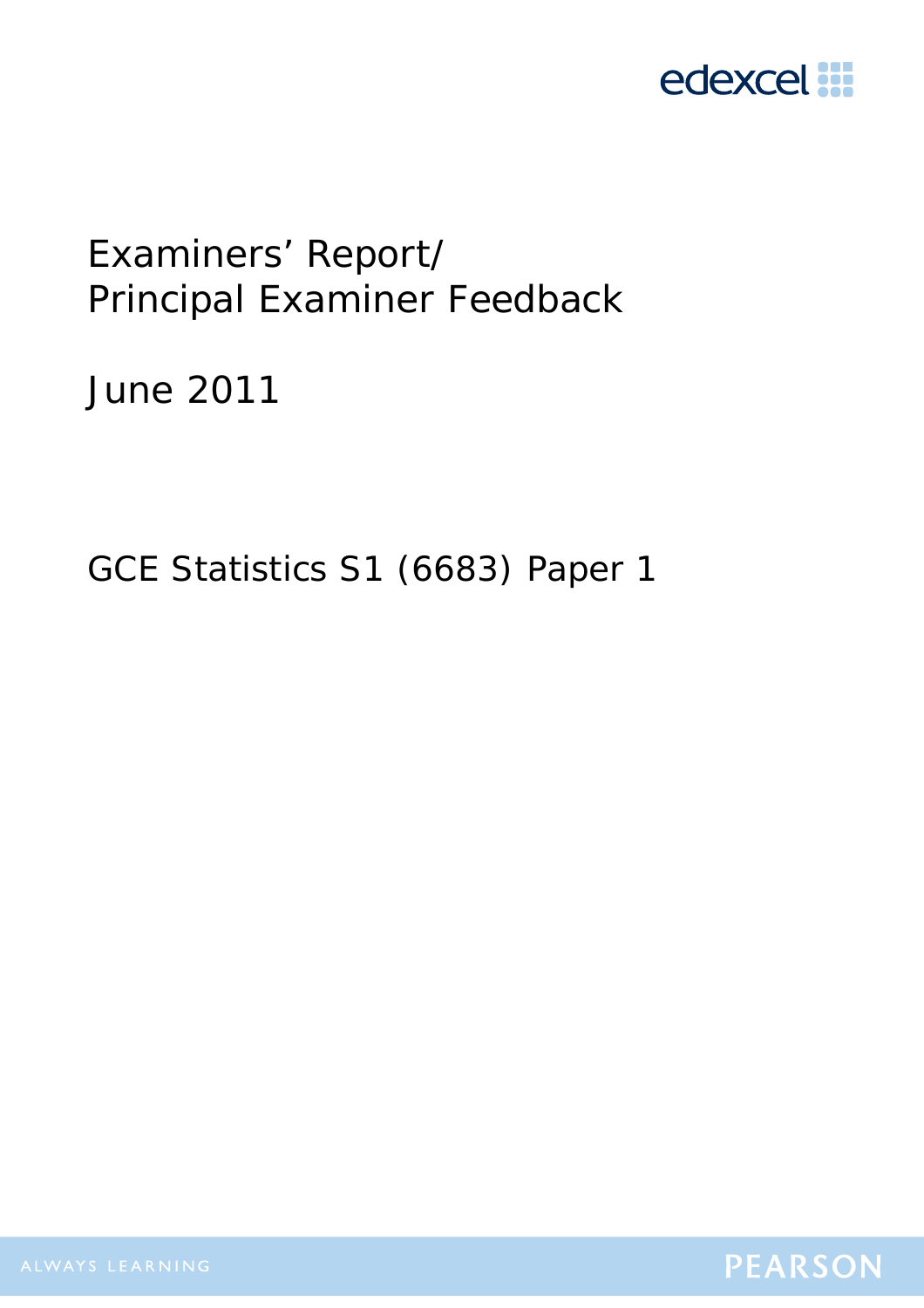Edexcel is one of the leading examining and awarding bodies in the UK and throughout the world. We provide a wide range of qualifications including academic, vocational, occupational and specific programmes for employers.

Through a network of UK and overseas offices, Edexcel's centres receive the support they need to help them deliver their education and training programmes to learners.

For further information, please call our GCE line on 0844 576 0025, or visit our website at www.edexcel.com.

If you have any subject specific questions about the content of this Examiners' Report that require the help of a subject specialist, you may find our **Ask The Expert** email service helpful.

Ask The Expert can be accessed online at the following link: http://www.edexcel.com/Aboutus/contact-us/

June 2011 Publications Code UA028836 All the material in this publication is copyright © Edexcel Ltd 2011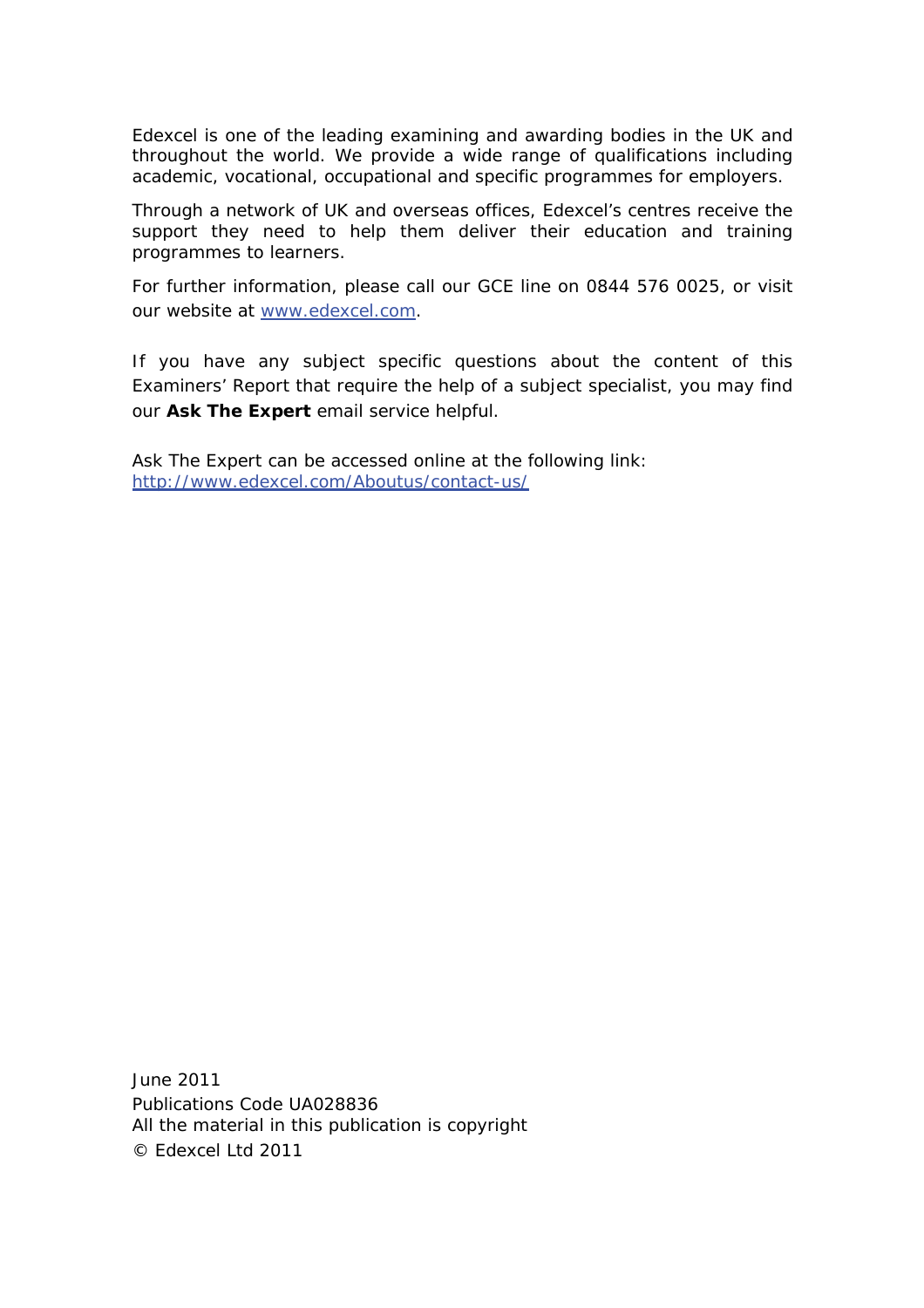## **Statistics Unit S1 Specification 6683**

### **Introduction**

Examiners were pleased to see nearly all candidates tackling the standard calculations in questions 1, 7 and 8 confidently and accurately and the questions on the normal distribution, often a poorly answered topic, showed some improvement although candidates still struggle to present their work on this topic clearly.

### **Report on individual questions**

#### **Question 1**

Part (a) was answered well with only a small minority using  $4305 - \left(\frac{181}{2}\right)^2$  $-\left(\frac{181}{8}\right)^{2}$ .

Substitution into the formula for *r* was carried out successfully but a number of candidates gave their final answer to only 2 significant figures instead of the standard 3 significant figures we look for on S1. Most candidates now realised that the instruction "interpret" requires a contextualised comment but there were a number of nonsensical comments such as "temperature increases as sea level decreases" which gained no credit. Most candidates knew that coding had no effect on the correlation coefficient and picked up the mark for part (e) but very few scored the mark for part (d) with the commonest error being to divide by 1000. It appears that the effect of coding is being remembered as a fact rather than being deduced from an understanding of the structure of the formula.

### **Question 2**

Most candidates knew how to standardise and there were very few dividing by  $5<sup>2</sup>$  instead of 5. The usual problem arose with confusion of probabilities and z values and many simply equated their standardised expression to 0.9192. Those who did use 1.4 though invariably solved their equation successfully to reach 16.

Part (b) was a 1 mark question but some candidates wrote several lines with various degrees of success. Common errors were to give 0.9192 or 1 – 0.9192.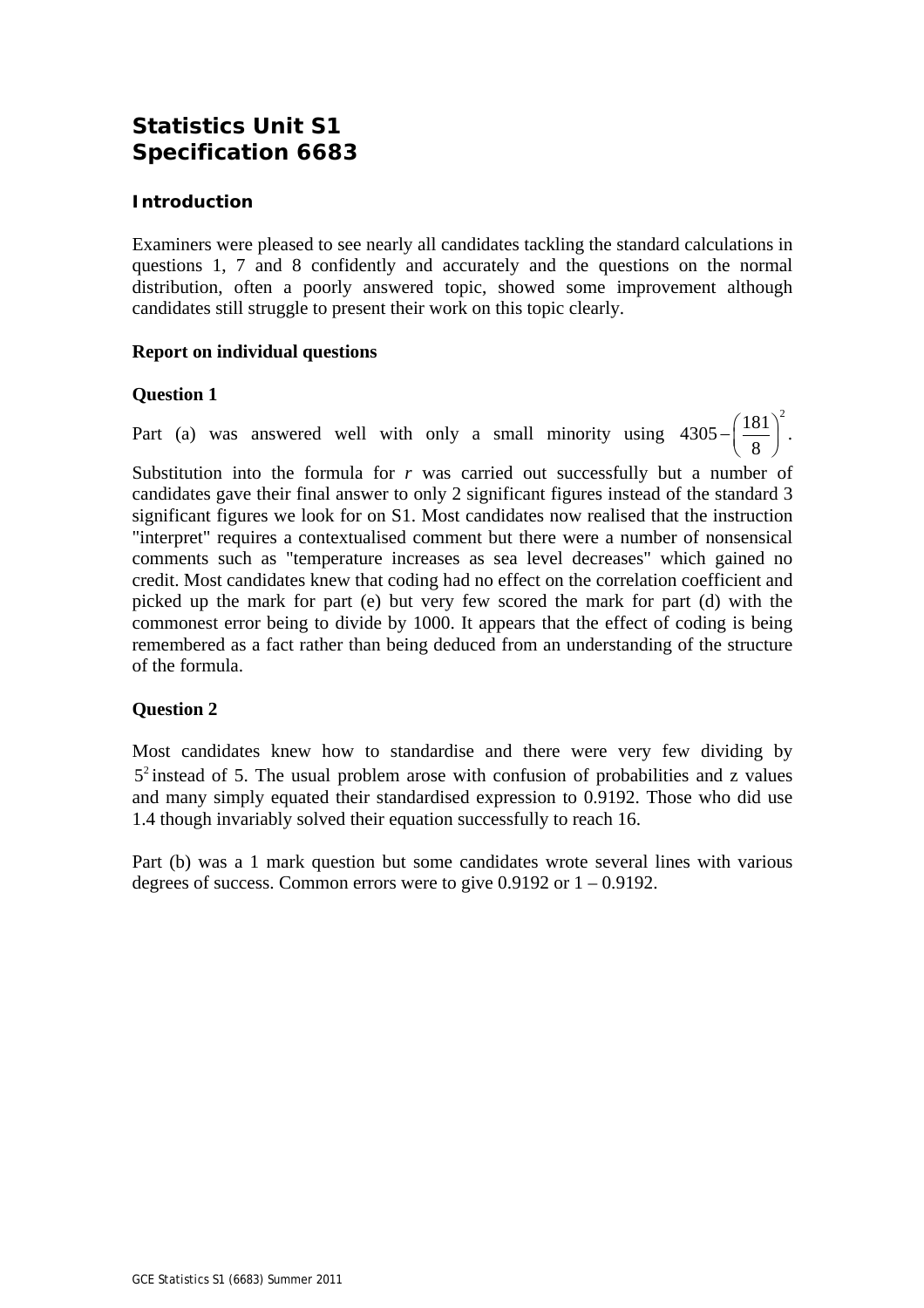### **Question 3**

The quality of responses to this question varied considerably. Most candidates stated that  $a = 0.1$  and deduced that  $a + b + c = 0.7$  but many were unable to proceed sensibly beyond this point. Some assumed *a*, *b* and *c* were all equal, others had  $b = 0.2$  and  $c = 0.4$  and some tried to consider  $E(Y)$  which led to some complicated and unhelpful equations. Finding *d* produced a number of errors: some confused  $P(Y = y)$  with  $F(y)$ and gave answers of 0.3 or 0.7 whilst others used  $F(1) + F(2) + P(Y = 3)$  to obtain 0.9.

Part (b) proved challenging for many. Some solved the inequality to arrive at  $P(Y > 2)$ and others created lists of all possible values for  $3Y + 2$  before deciding which cases to include. Obtaining the answer from this point should have been straightforward but some simply stopped at this point or then found  $P(Y = 1) + P(Y = 2)$ . Some candidates were confusing  $E(3Y + 2)$  and  $P(3Y + 2)$ .

### **Question 4**

Part (a) was tackled well by the majority of candidates although some were still unsure whether to give the answer as  $0.7580$  or  $1 - 0.7580$ . There were a surprising number who mis-read the 16.12 value as 16.2 and lost the final accuracy mark.

In part (b) a number of candidates are still not using the table of percentage points to obtain the more accurate *z* value of 0.5244 but, as usual this only incurred a one mark penalty. Those who standardised and equated to a *z* value often failed to consider the sign of this value carefully and obtained the commonly seen answer of 16.96.

### **Question 5**

Part (a) was, unsurprisingly, answered very well and most candidates were able to use the mid-points to find the mean in part (c). The calculation of standard deviation is still causing problems though: an incorrect formula, premature rounding and forgetting the square root were the typical errors. The technique of interpolation required in part (b) is now better understood but incorrect class widths still caused problems here. A common response to part (d) was to simply state that the data was continuous rather than using the calculations they have just performed in parts (b) and (c).

Part (e) was usually answered well with most using  $Q_3 - Q_2 > Q_2 - Q_1$  but a small minority gave the wrong conclusion despite giving the correct comparison.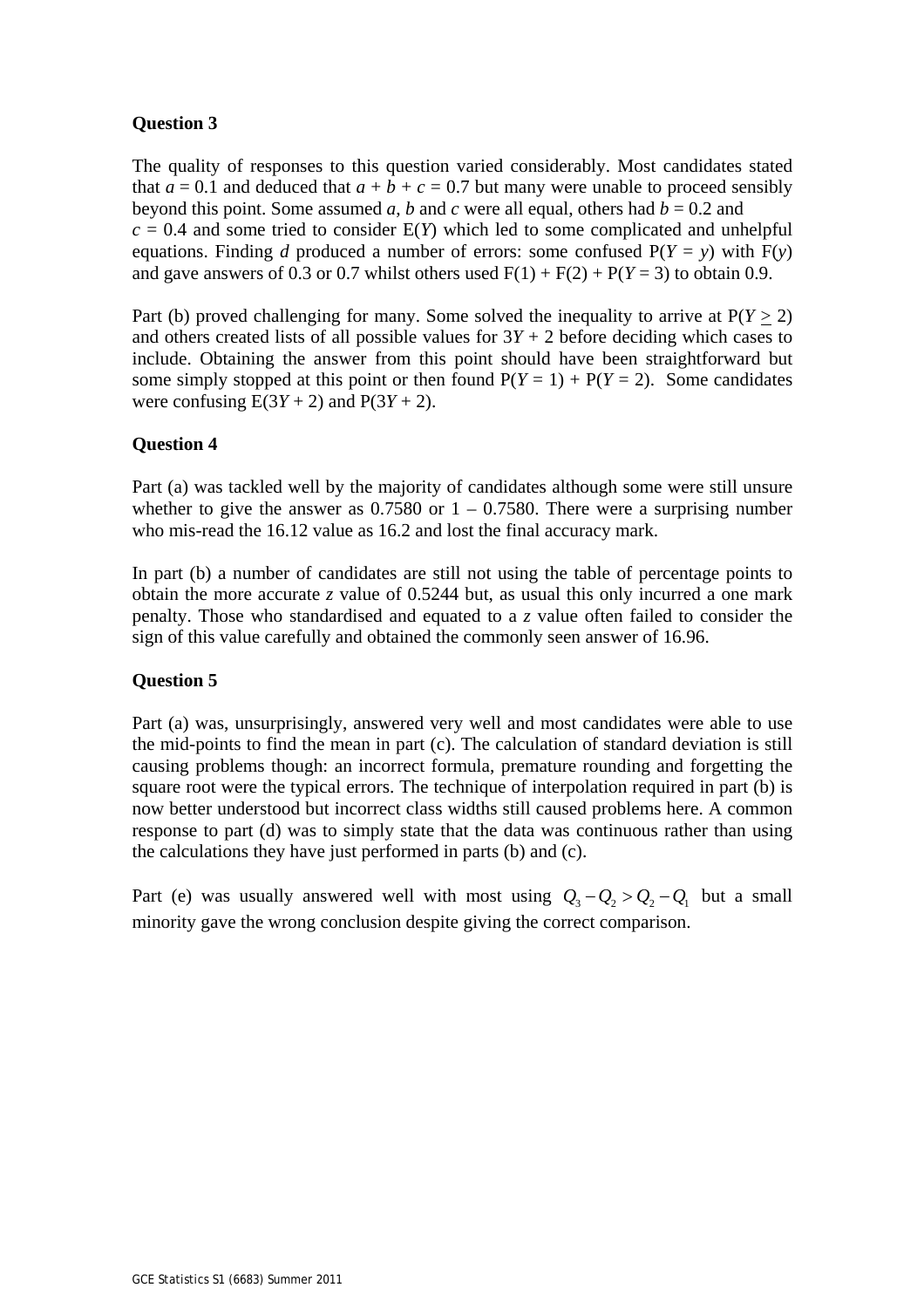#### **Question 6**

It was encouraging to see many candidates drawing a correct Venn diagram for the start of this question but the wording "at least one" in part (a) was often misinterpreted as the intersection and some gave the probability of "only *K*" in part (b).

There were many correct answers seen in part (c) although many candidates simply wrote down the correct probability ratio without attempting an expression in symbols. Inevitably some wrote  $P(J \mid K)$  but the identification and calculation of conditional probabilities seems to be improving.

In part (d) most candidates opted for the  $P(K \cap J) = P(K) \times P(J)$  test whilst others attempted other incorrect comparisons such as  $P(K \cap J) = 0$  or

even 
$$
P(K \cap J) = P(K) + P(J)
$$
.

Some merely quoted a standard formula in terms of *A* and *B* which, without some identification of what their *A* and *B* represented gained no credit. Only the very best realised that they had just calculated  $P(K | J)$  and  $P(K)$  and since these two were not equal the two events were not independent.

Part (e) discriminated very well with good candidates engaging with the context and showing they clearly understood the concept of independence.

### **Question 7**

Parts (a) and (b) were answered well by the majority of candidates. Only a small minority used S S *fh hh* for *b* and there were few cases of the incorrect sign being used for

finding *a*. Premature rounding and a failure to write their final answer in terms of *f* and *h* to 3significant figures meant a number lost the final accuracy mark. Part (c) was answered very well but in part (d) the candidates comments were often a little confused. The question was looking for a comment that the value of the independent variable *f* was within the range of the data and therefore the estimate should be reliable. A number of candidates seemed to focus their comments on the value of the dependent variable *h* and others were just a little vague referring to "it" was within the range of the data.

There were many clear and thorough answers to part (e) that showed the candidates had a good understanding of the limitations of the equation they had calculated (namely that it was based on data for children not adults). Questions of this type are simply looking for the candidates to engage with the context and give a sensible comment.

### **Question 8**

The first 4 parts of this question were usually answered very well by most candidates. Very few confused  $E(S^2)$  with  $[E(S)]^2$  and the mean was usually squared when calculating Var(*S*). Part (e) was attempted by a good number of candidates and many realised that they needed to combine 0.2 and 0.2. Some gave  $0.2 + 0.2 = 0.4$  and others  $0.2 \times 0.2 = 0.4$  but there were a number of correct solutions seen. Those who attempted part (f) often identified some of the cases such as  $P(4 \cap 4 \cap 2) = 0.01$  and occasionally the 3 arrangements of 4, 4 and 2 but then they often missed  $P(4 \cap 4 \cap 4)$ .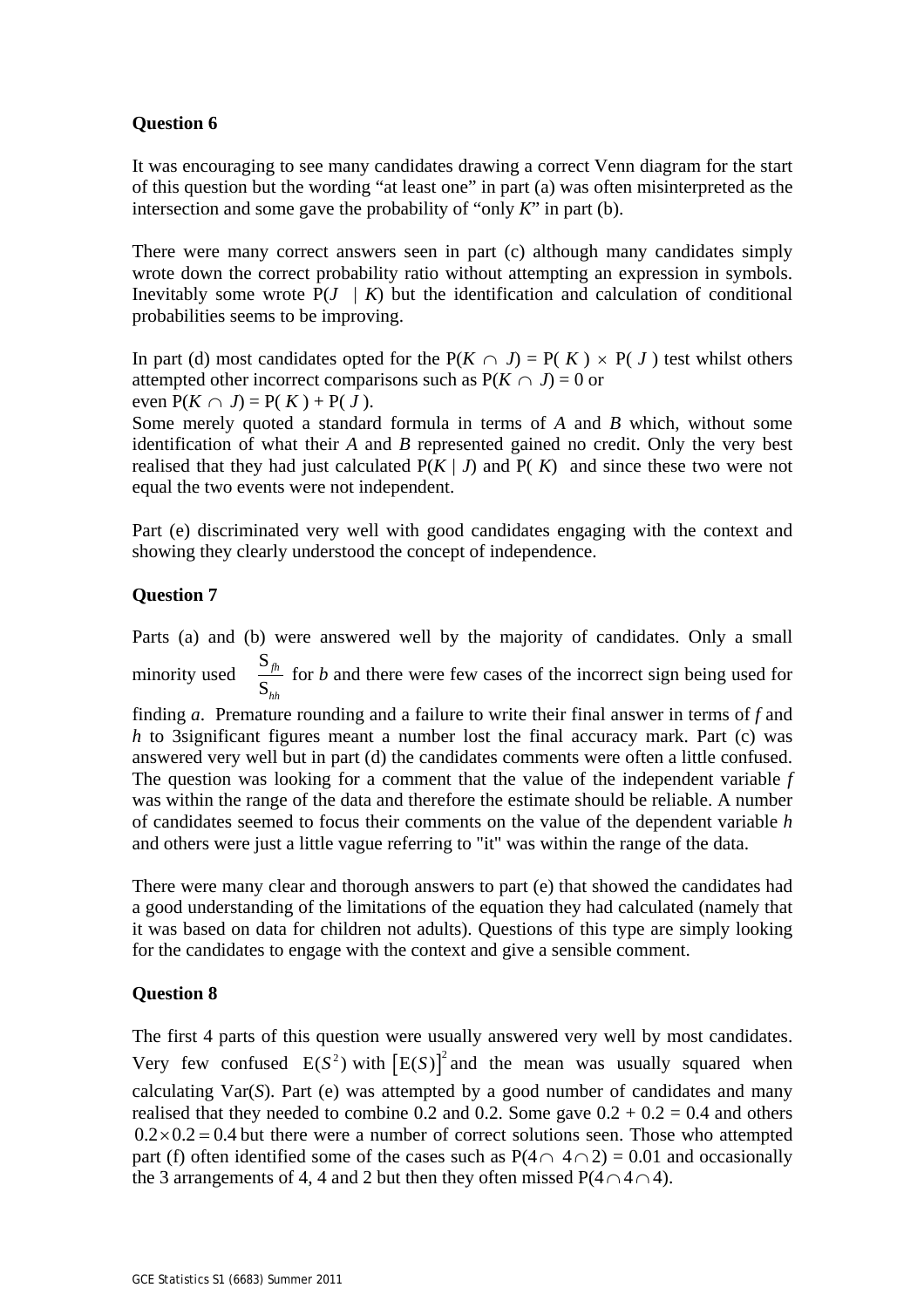Part (g) proved to be a challenging final part to the paper. Some tried listing all the possible cases for Jess to win. Their listing was usually extremely inefficient and they invariably missed one or more cases. Only a handful of candidates seemed to realise that only two probabilities needed to be considered namely  $P(\bar{5} \cap 5 \cap 5)$  and  $P(5 \cap \overline{5} \cap 5)$  and the probabilities could then be found quite easily.